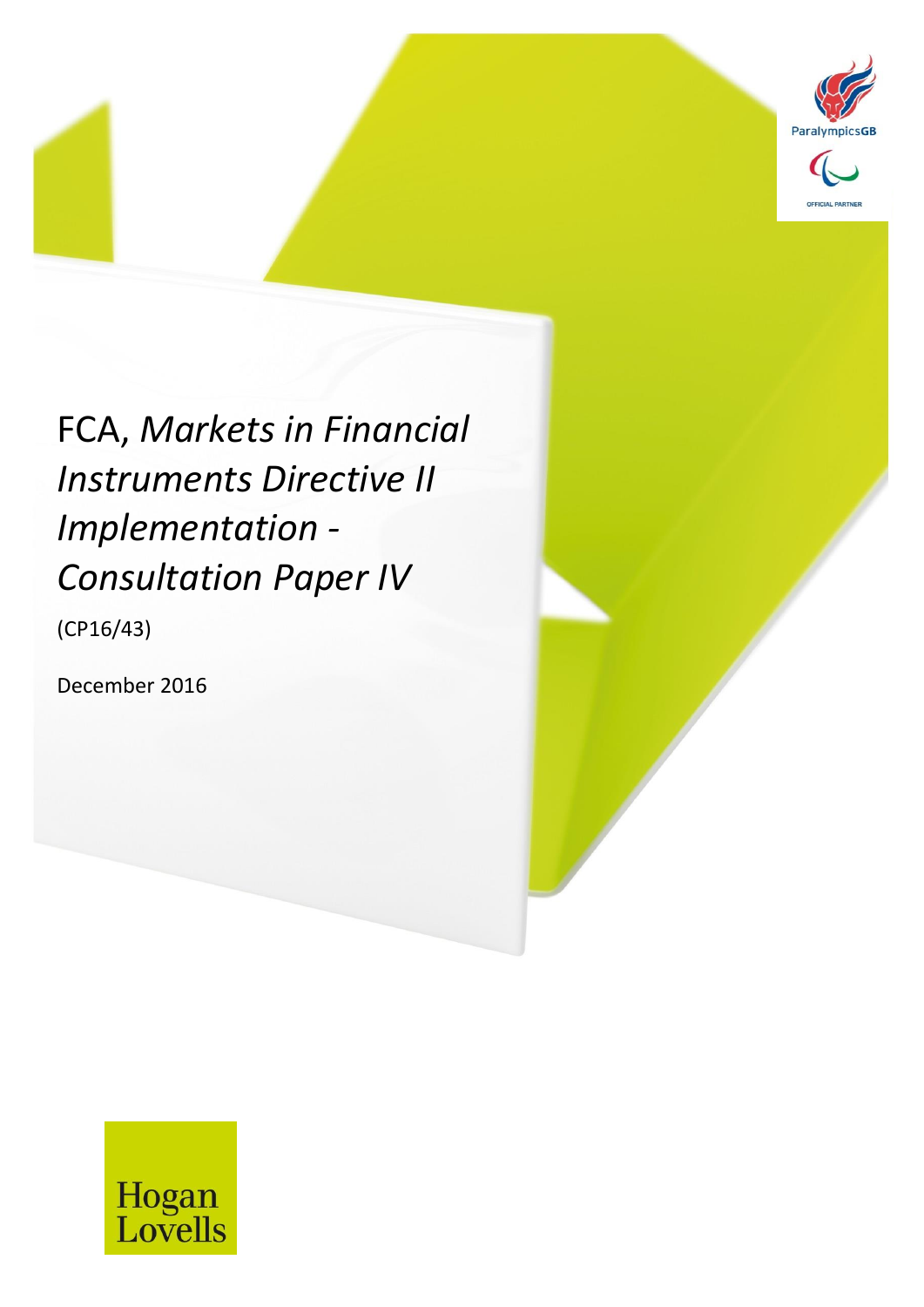# **Key Points**

- The FCA published its fourth and final MiFID II consultation paper on 16 December 2016.
- The consultation paper contains a round-up of the remaining topics relevant to the UK's implementation of MiFID II.

On 16 December 2016, the FCA published a consultation paper (CP16/43), containing its fourth, and final, set of implementation proposals for MiFID II.

The consultation paper deals with a series of broadly technical Handbook changes that were not covered in the FCA's previous MiFID II consultations.

#### **Specialist regimes**

Chapter 18 of the Conduct of Business Sourcebook ("**COBS**") contains a number of tailored conduct regimes (covering MiFID and non-MiFID business) for specialist types of designated investment business.

The FCA proposes changes to ensure that all relevant cross-references in the Handbook are identified and updated where necessary and ensure appropriate decisions are made in relation to non-MiFID investment business that has some MiFID derived conduct rules applied to it.

### **Tied agents**

The FCA proposes reflecting the technical changes in MIFID II to the tied agents regime in its rules dealing with appointed representatives.

# **Market data**

The FCA is proposing some guidance on the scope of the approved reporting mechanism ("**ARM**") regime, the circumstances in which trading venues can make transaction reports using ARMs and that data reporting service providers ("**DRSPs**") should be required to undertake an annual assurance review of their compliance with their obligations under the DRSP regime, verified by a

member of the management body of the DRSP. The FCA is also proposing guidance on certain aspects of the use of ARMs.

# **Small and medium-sized enterprise ("SME") growth markets**

The FCA is proposing rules to apply the MiFID II SME growth markets regime, including guidance on how to register as an SME growth market.

# **Miscellaneous changes to the FCA Handbook**

The FCA proposes changes to various Handbook modules. These include changes to its Perimeter Guidance manual, clarification of the territorial scope of rules on remuneration and training and competency, amendments to the Banking Conduct of Business sourcebook to reflect the FCA's proposals in its September 2016 consultation paper (CP16/29) in relation to structured deposits.

# **Fees**

The FCA proposes opening the authorisation gateway in January to assist firms. As such, it proposes a transitional rule for fees to deal with the period between when it starts accepting applications for authorisations related to the changes in MiFID II and the point at which legislation changes to enable it to collect fees for the changes of scope.

#### **Forms**

The FCA provides feedback on the changes to Form A consulted on in CP16/29.

#### **Next steps**

Comments are requested by 17 February 2017, except for comments on Chapter 7 (Fees), which are requested by 16 January 2017.

The FCA will finalise the changes to its Handbook to implement MiFID II in the first half of 2017. It anticipates publishing two policy statements. The first policy statement, which the FCA aims to publish in March 2017, will mainly cover matters consulted on in its December 2015 consultation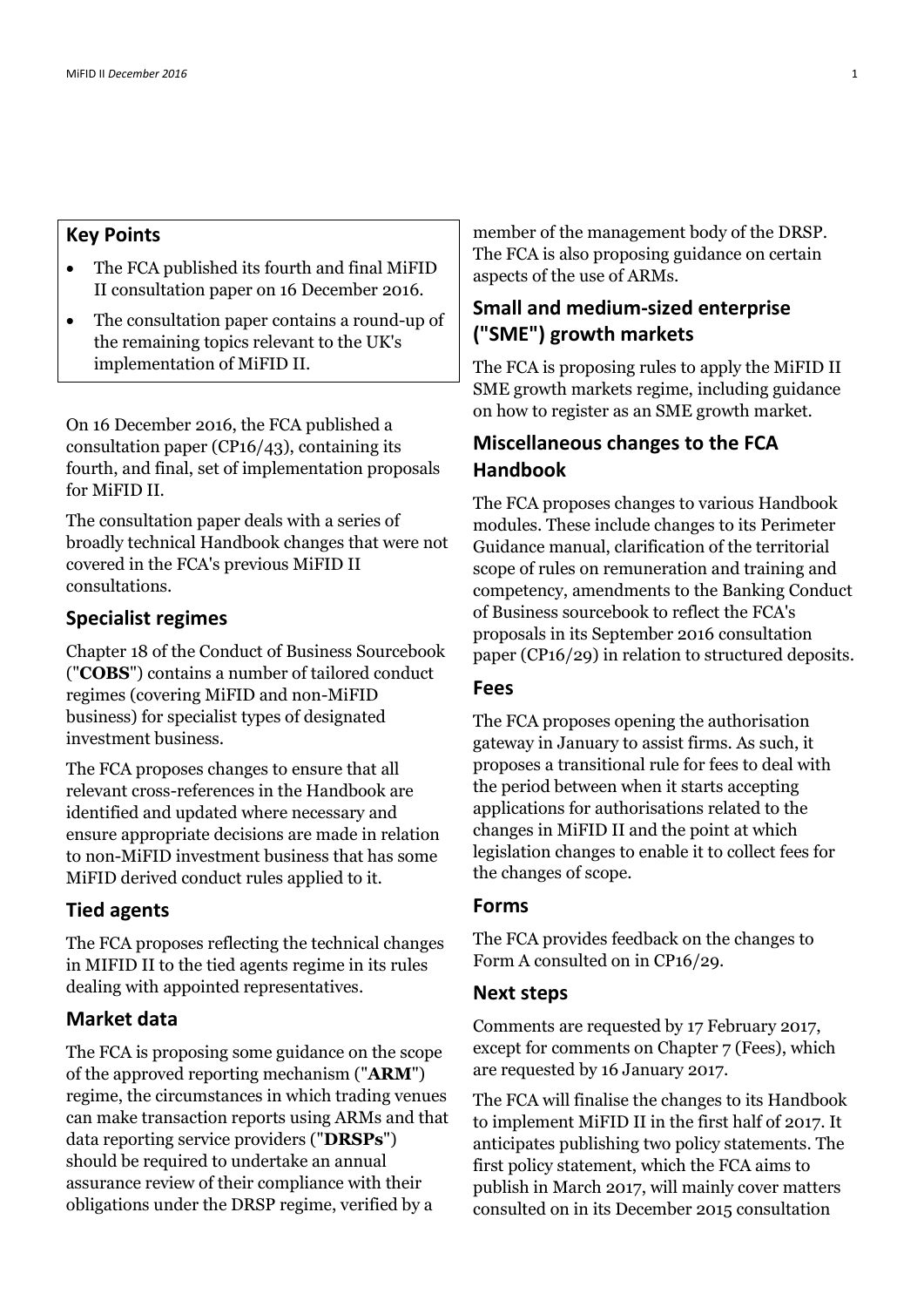paper, CP15/43. The second policy statement, which the FCA aims to publish in June 2017, will cover all other issues on which it has consulted.